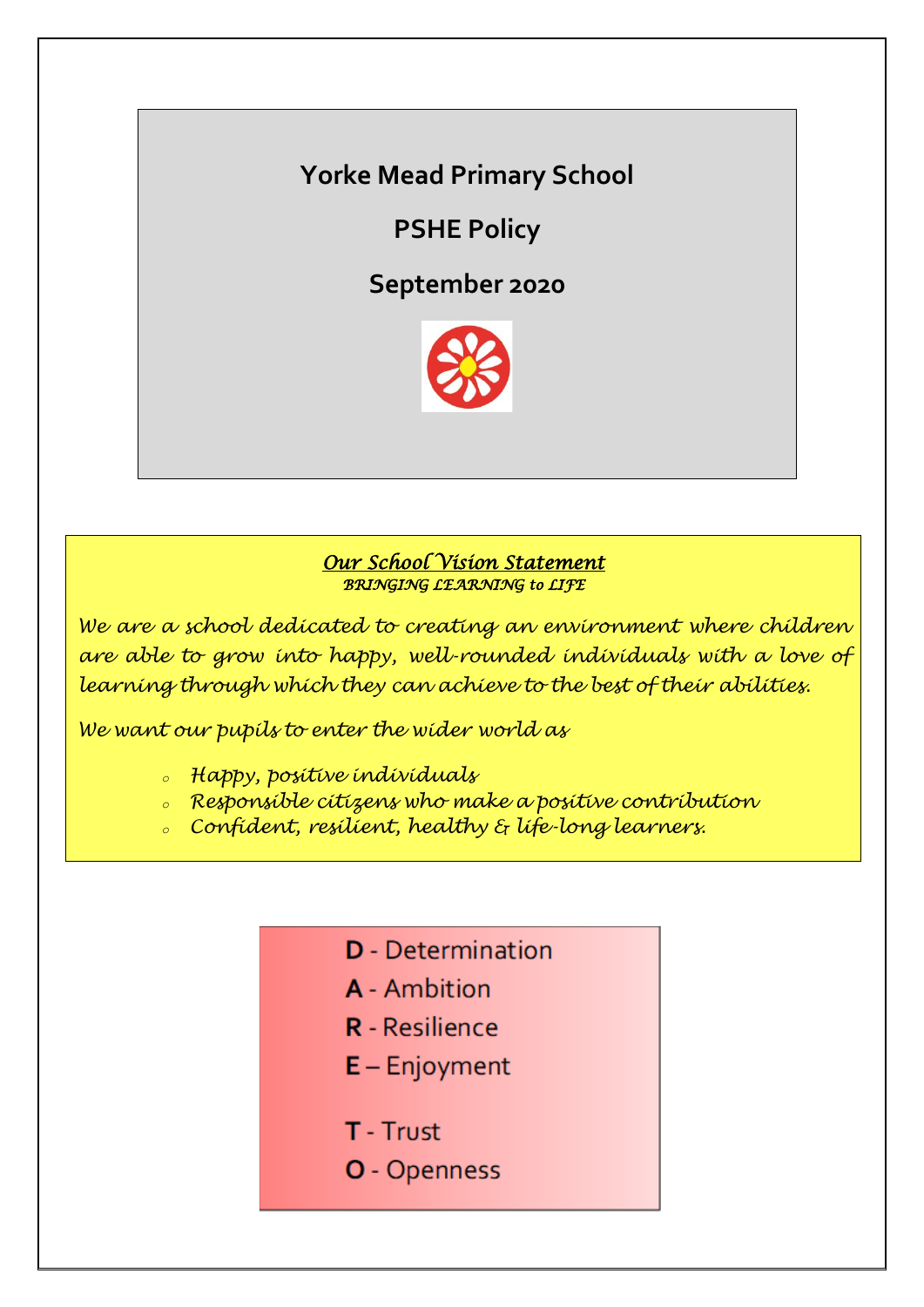## **Rationale and Ethos**

At Yorke Mead School, we teach Personal, Social, Health Education as a whole-school approach to underpin children's development as people and because we believe that this also supports their learning capacity.

We use the Jigsaw Programme to support teaching and learning as it offers us a comprehensive, carefully thoughtthrough Scheme of Work which brings consistency and progression to our children's learning in this vital curriculum area. We supplement this where necessary with guests, assemblies, themed weeks and other additional lessons. The overview of the programme can be seen on the school website.

This also supports the "Personal Development" "Behaviour and Attitude" aspects required under the Ofsted Inspection Framework, as well as significantly contributing to the school's Safeguarding and Equality Duties, the Government's British Values agenda and the SMSC (Spiritual, Moral, Social, Cultural) development opportunities provided for our children.

## **Aims of the Curriculum at Yorke Mead**

The curriculum at Yorke Mead is intended to ensure each child:

- Develops high self-esteem, confidence and a true feeling of self-worth
- Develops a lively, enquiring mind and life skills so that he/she will have the ability to experiment, investigate, take risks, challenge, discriminate and make informed choices
- Is enriched, motivated and challenged by a broad and balanced curriculum and recognises the value of all areas of learning, including literature, sciences, the arts and humanities.
- Is valued for their individual contributions, recognises their role and develops a positive attitude towards everyone in the life of the school and community.
- Develops the positive skills and attitudes necessary to work both independently and collaboratively.
- Will be given equal opportunities to participate in all aspects of school life, with high expectations and ambition for every child and appropriate levels of challenge and support to enable them to achieve.
- Develops an understanding and respect for other races, cultures, gender, people with disabilities, religions and associated points of view.
- Understands the importance of and develops responsibility for keeping themselves physically and emotionally healthy
- Acquires a set of moral values and attitudes including honesty, respect, sincerity, trust and personal responsibility.
- Is supported in their spiritual, moral, social and cultural development
- Is equipped with the knowledge and cultural capital they need to succeed in life

## **Aims of the PSHE Curriculum**

Personal, social, health and economic (PSHE) education is an important and necessary part of all pupils' education. All schools should teach PSHE, drawing on good practice, and this expectation is outlined in the introduction to the proposed new national curriculum.

PSHE is a non-statutory subject. PSHE can encompass many areas of study. Teachers are best placed to understand the needs of their pupils and do not need additional central prescription.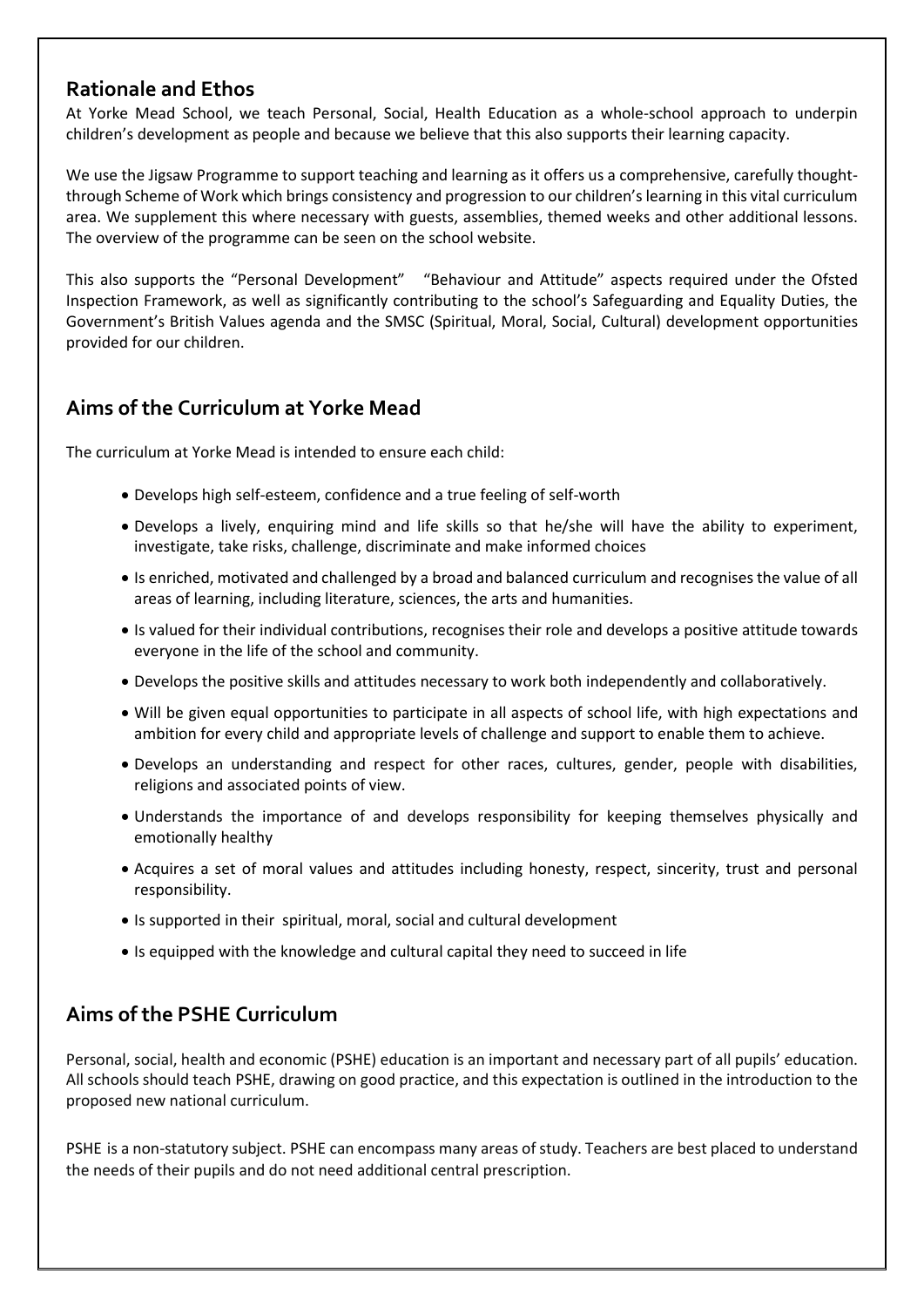However, while we believe that it is for schools to tailor their local PSHE programme to reflect the needs of their pupils, we expect schools to use their **PSHE education programme to equip pupils with a sound understanding of risk and with the knowledge and skills necessary to make safe and informed decisions**.

Schools should seek to use PSHE education to build, where appropriate, on the statutory content already outlined in the national curriculum, **the basic school curriculum and in statutory guidance on: drug education, financial education, sex and relationship** education (SRE) and the importance of physical activity and diet for a healthy lifestyle.

National Curriculum (Updated 11 Feb 2020)

## **Curriculum Design**

We follow a whole school approach to PSHE and all children take part in the same unit at the same time. This includes the statutory Relationships and Health Education. We use the Jigsaw PSHE programme, but adapt elements to meet the needs of our learners and consider our local context.

The table below gives the learning theme of each of the six Puzzles (units) and these are taught across the school; the learning deepens and broadens every year.

| Term             | <b>Puzzle (Unit)</b><br>Being Me in My<br>World                                                                                                           | Content                                                                                                                                       |  |  |
|------------------|-----------------------------------------------------------------------------------------------------------------------------------------------------------|-----------------------------------------------------------------------------------------------------------------------------------------------|--|--|
| Autumn 1:        |                                                                                                                                                           | Includes understanding my own identity and how I fit well in the class,<br>school and global community. Jigsaw Charter established.           |  |  |
| <b>Autumn 2:</b> | Celebrating<br><b>Difference</b>                                                                                                                          | Includes anti-bullying (cyber and homophobic bullying included) and<br>understanding                                                          |  |  |
| Spring 1:        | <b>Dreams and Goals</b>                                                                                                                                   | Includes goal-setting, aspirations, who do I want to become and what<br>would I like to do for work and to contribute to society              |  |  |
| Spring 2:        | <b>Healthy Me</b>                                                                                                                                         | Includes drugs and alcohol education, self-esteem and confidence as<br>well as healthy lifestyle choices, sleep, nutrition, rest and exercise |  |  |
| Summer 1:        | Relationships<br>Includes understanding friendship, family and other relationships,<br>conflict resolution and communication skills, bereavement and loss |                                                                                                                                               |  |  |
| Summer 2:        | <b>Changing Me</b>                                                                                                                                        | Includes Relationships and Sex Education in the context of coping<br>positively with change                                                   |  |  |

#### **How the PSHE curriculum meets the needs of children at Yorke Mead**

At Yorke Mead School we aim to allocate one lesson to PSHE each week in order to teach the PSHE knowledge and skills in a developmental and age-appropriate way.

These explicit lessons are reinforced and enhanced in many ways including assemblies, external visitors, and some themed weeks. We aim to 'live' what is learnt and apply it to everyday situations in the school community.

Class teachers deliver the weekly lessons to their own classes. We believe that this is important, as staff are able to tailor and adjust lessons to suit the needs of their class or deal with situations as they arise. We are also flexible in our approach and can adapt the lessons to respond to a situation should it arise.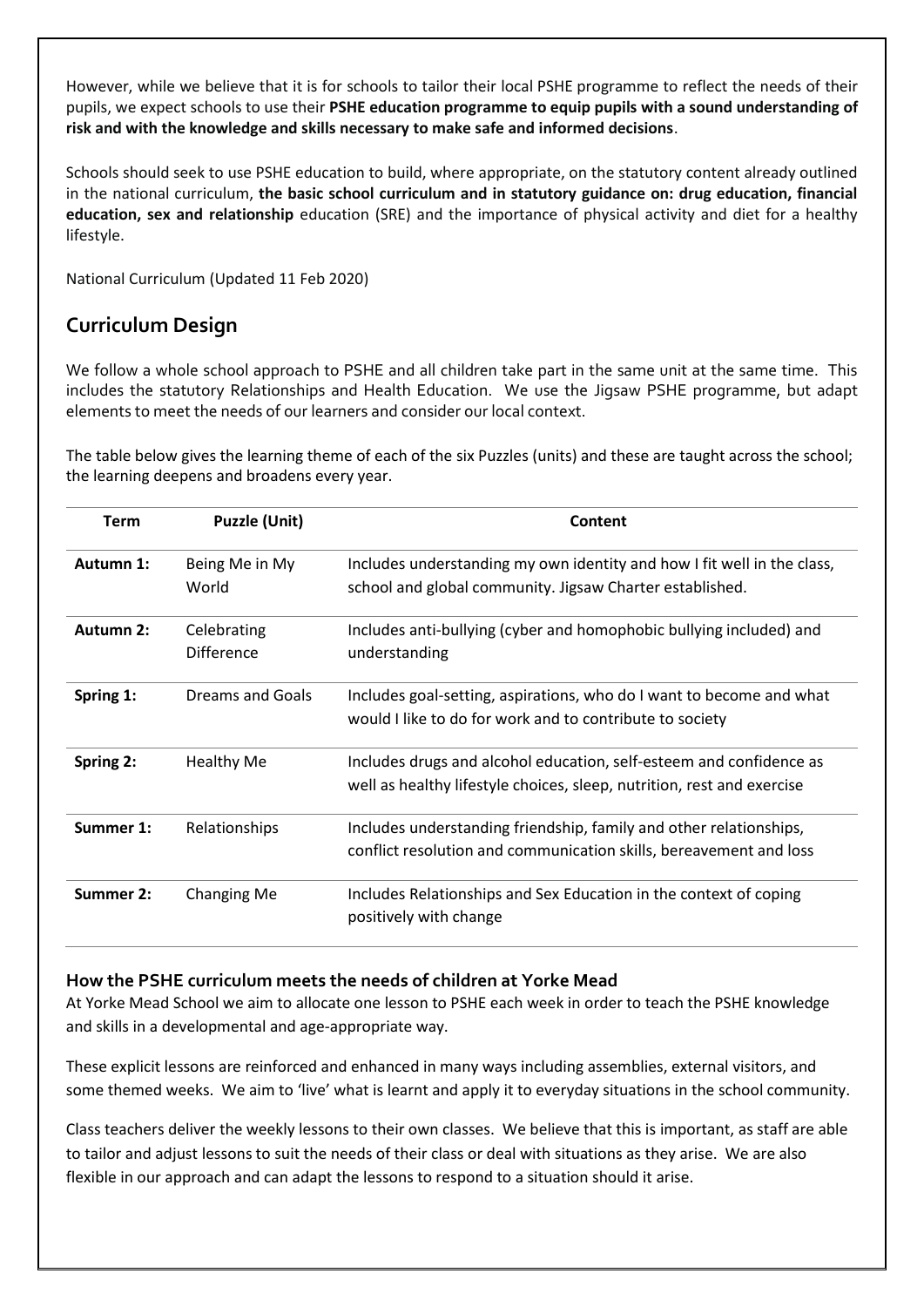### **How the PSHE curriculum supports the development of children's reading**

PSHE supports children's reading in a range of different ways, through story telling (across all key stages) and reading and analysing different scenarios that are relevant to a topic.

### **How the PSHE curriculum supports children's spiritual, moral, cultural, social development**

Every Jigsaw lesson from Early Years to upper primary offers opportunities for children's spiritual, moral, social and cultural (SMSC) development, and this is clearly mapped and balanced across each year group. Likewise, Jigsaw is designed to provide structured opportunities in every lesson to practise and enhance the five skills associated with the emotional literacy (self-awareness, social skills, empathy, motivation and managing feelings).

### **Appendix A. UK 3-11 SMSC and Emotional Literacy Mapping Document**

**Spiritual –** *Supporting children's ability to reflect on their thinking and the thoughts of others*  **Moral –** *How does your subject support children to understand what is right and wrong* **Cultural –** *Developing awareness of other cultures and minority groups*  **Social –** *This includes awareness of the wider community, working in collaboration etc.* 

### **How the PSHE curriculum supports children's emotional well being**

A brief overview of how the PSHE curriculum supports the development of the whole child. Please read this in conjunction with the school document 'Personal Development at Yorke Mead'.

| <b>SMSC</b><br>Spiritual, Moral, Social &<br><b>Cultural Development</b>                                                                                                                                                                                                                                                                                                                                                                                                                                                                                         | <b>British Values</b>                                                                                                                                                                                                                                                                                                            | <b>Character</b><br><b>Education</b>                                                                                                                                                                                                                                                        | <b>Cultural Capital</b>                                                                                                                                                                                                                                                                                                                                                                                                                                                                                                   | 5 Ways to<br><b>Wellbeing</b>                                                                                                                                                                                                                                                                                                                                                                                                                                                                                                                                                                                                                                                                                                                                      |
|------------------------------------------------------------------------------------------------------------------------------------------------------------------------------------------------------------------------------------------------------------------------------------------------------------------------------------------------------------------------------------------------------------------------------------------------------------------------------------------------------------------------------------------------------------------|----------------------------------------------------------------------------------------------------------------------------------------------------------------------------------------------------------------------------------------------------------------------------------------------------------------------------------|---------------------------------------------------------------------------------------------------------------------------------------------------------------------------------------------------------------------------------------------------------------------------------------------|---------------------------------------------------------------------------------------------------------------------------------------------------------------------------------------------------------------------------------------------------------------------------------------------------------------------------------------------------------------------------------------------------------------------------------------------------------------------------------------------------------------------------|--------------------------------------------------------------------------------------------------------------------------------------------------------------------------------------------------------------------------------------------------------------------------------------------------------------------------------------------------------------------------------------------------------------------------------------------------------------------------------------------------------------------------------------------------------------------------------------------------------------------------------------------------------------------------------------------------------------------------------------------------------------------|
| The PSHE curriculum<br>provides a structured<br>programme of personal<br>development to nurture<br>the whole child and<br>increase learning<br>capacity, underpinned by<br>mindfulness, philosophy<br>and practice. In every<br>lesson from Early Years to<br>Year 6 there are<br>opportunities for<br>spiritual, moral, social<br>and cultural<br>development. In<br>addition, the PSHE<br>curriculum will cover the<br>five skills associated with<br>emotional literacy (self-<br>awareness, social skills,<br>empathy, motivation and<br>managing feelings). | The PSHE and Jigsaw<br>curriculum lends itself<br>well to supporting British<br>Values including,<br>democracy, rule of law,<br>individual liberty, mutual<br>respect and tolerance of<br>those of different faiths<br>and beliefs. Children will<br>encounter many lessons<br>from Early Years up to<br>Year 6 that cover this. | The PSHE curriculum<br>enables children to<br>develop:<br>interpersonal and<br>$\bullet$<br>social effectiveness<br>self-awareness<br>$\bullet$<br>values<br>$\bullet$<br>resilience<br>$\bullet$<br>effectiveness within<br>$\bullet$<br>a wider community<br>risk management<br>$\bullet$ | Cultural capital is at<br>the heart of EVERY<br>Jigsaw PSHE lesson<br>helping children to<br>understand and<br>navigate a rapidly<br>changing 21st<br>Century world.<br>Citizenship, at school,<br>community, national<br>and global levels are<br>integral to both<br>programmes.<br>Evidence of this can<br>be found in examples<br>of their learning,<br><b>Safeguarding British</b><br>Values Spiritual,<br>moral, social and<br>cultural (SMSC)<br>education Prevent<br><b>The Equality</b><br>Duty<br>Anti-bullying | The PSHE curriculum<br>again support the 5<br>Ways to Wellbeing.<br>Examples of this are:<br>Connect - each<br>lesson starts with an<br>opportunity for the<br>class to reconnect<br>with each other and<br>consider the learning<br>environment and<br>rules of the PSHE<br>lesson.<br>Be active $-$ there is an<br>active part of the<br>lesson, usually at the<br>start where children<br>get the opportunity<br>to move around.<br>Take notice-<br>Learn $-$ the let me<br>learn section allows<br>children to learn new<br>things and<br>consolidate any<br>existing knowledge.<br>Give $-$ many of the<br>aspects focus on<br>social and community<br>life, some in<br>particular have a<br>focus on raising<br>money or awareness<br>for a certain charity. |

**See appendix B: SMSC in Jigsaw by lesson See appendix C: British Values in Jigsaw by lesson**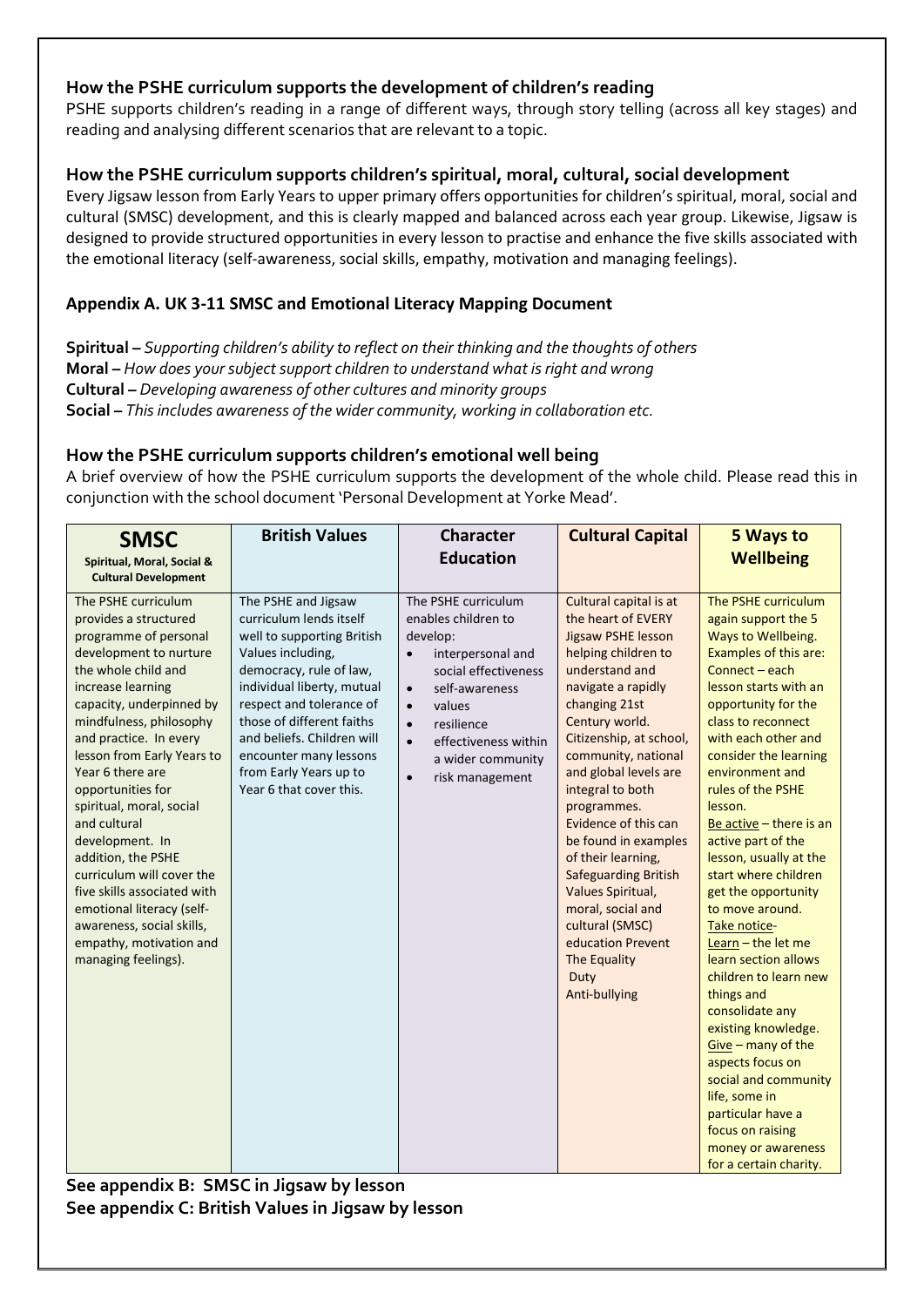## **Organisation and planning**

## **Organisation**

At Yorke Mead we value the team approach and we aim to group subjects together so that consistency across similar subjects is maintained as far as possible. This also means subject leaders are not working in isolation. PSHE is part of the Flourish team along with PE, Mindfulness, Forest Schools, EY and Outdoor learning*.* 

We follow the Jigsaw Scheme of work and allocate 1 hour to PSHE each week in order to teach the PSHE knowledge and skills in a developmental and age-appropriate way.

These explicit lessons are reinforced and enhanced in many ways including assemblies, external visitors and some special theme weeks.

We aim to 'live' what is learnt and apply it to everyday situations in the school community.

Class teachers deliver the weekly lessons to their own classes. We believe that this is important as staff can tailor and adjust lessons to suit the needs of their class or deal with situations as they arise. Staff are encouraged to differentiate the lessons, considering the needs of their class. Also, to be creative and adapt activities when possible and relevant.

#### **Planning –**

Teachers at Yorke Mead are provided with a long- term plan and more detailed 'puzzle' plans. Teachers are encouraged to be familiar with the curriculum content and learning intentions to be covered throughout the year. To support this a Unit overview is given as part of the staff training. Teachers can adapt the resources and amend the planning where they see fit and in relation to their individual class. There is no need for teachers to produce individual lesson plans for subjects other than English and Maths, which again may be paper or power point format. The purpose of this is to manage workload



of the teachers and to ensure that time spent on planning is the most purposeful it can be to meet the needs of the teachers and the children.

In planning units of work teachers are mindful of the **Bloom's Taxonomy,** recognising that we cannot expect children to apply or analyse skills or knowledge unless we have given them time to both remember and understand this. Bloom's also supports differentiation of learning within the curriculum.

#### **Teaching Through the Jigsaw Scheme (Core Teaching)**

From September 2019 the core PSHE teaching at Yorke Mead is delivered through the Jigsaw scheme. These units guide the focus for whole school assemblies and for the PSHE teaching.

| The Jigsaw Structure: Themes   |                                         |                           |                   |                      |                    |  |  |  |  |
|--------------------------------|-----------------------------------------|---------------------------|-------------------|----------------------|--------------------|--|--|--|--|
| <b>Being Me in My</b><br>World | <b>Celebrating</b><br><b>Difference</b> | <b>Dreams &amp; Goals</b> | <b>Healthy Me</b> | <b>Relationships</b> | <b>Changing Me</b> |  |  |  |  |

Within each lesson the Jigsaw Scheme follows the same structure as outlined below:

Teachers make sure that their planning reflects the needs and abilities of the learners. Each of the lessons follow a similar format which enables all children to understand what is coming next. The final section of the lesson is a 'help me reflect' activity which allows the learner to revisit the main theme s of the lesson and the teacher to check that there have been no misconceptions. In addition children complete a short evaluation (like their purple pen) every lesson and this allows for reflection and consolidation. Each jigsaw

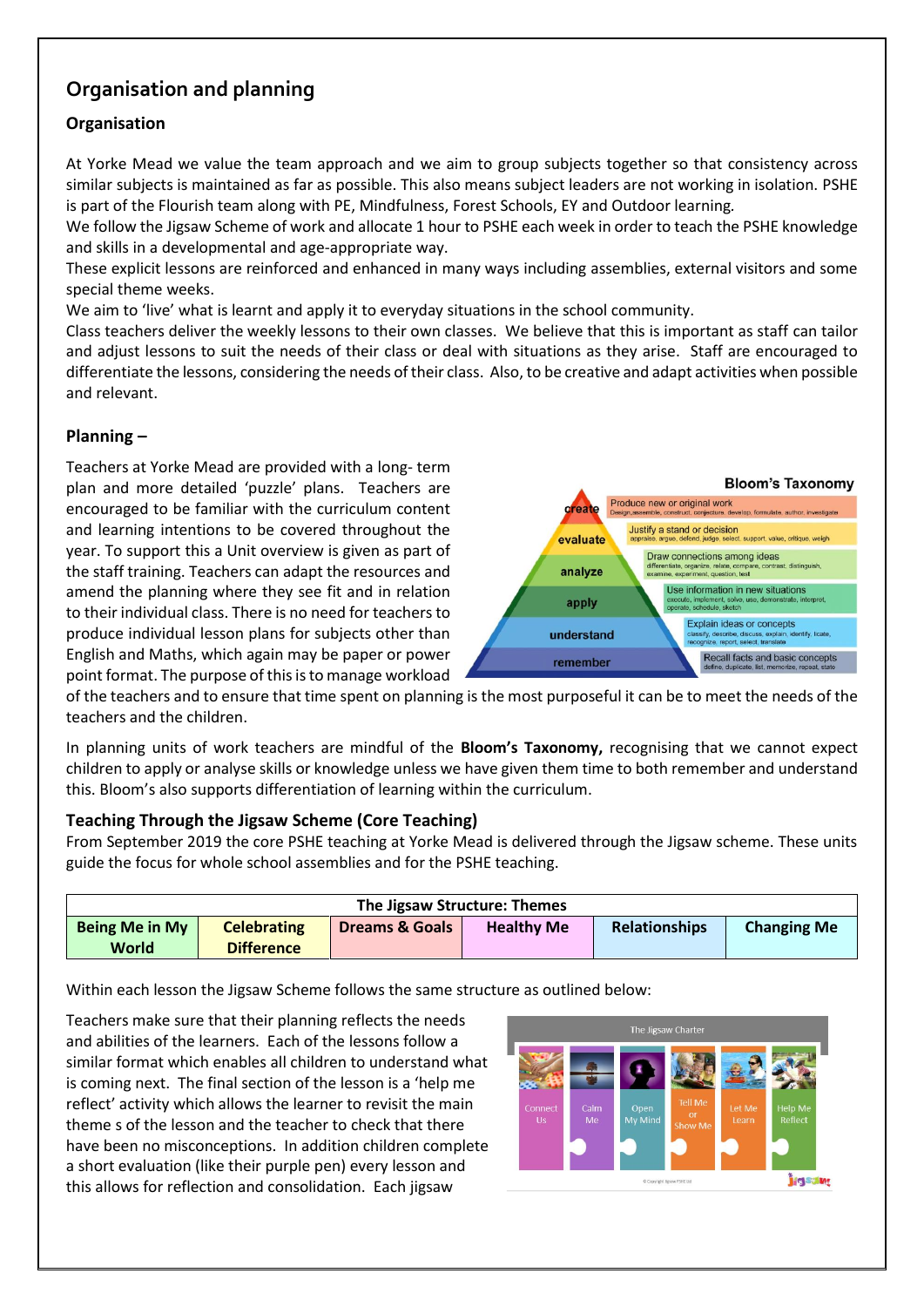piece is revisited each year, and this again provides opportunity for embedding prior learning and developing it further.

#### **Early Years**

All aspects of our curriculum for Key Stage One and Two build from the Early Years curriculum, which is centred around the needs and interests of the Early Years children at Yorke Mead. Whilst this policy is relevant to all stages of education at Yorke Mead it is essential this is read in conjunction with the EYFS policy.

This PSHE curriculum policy should be read in conjunction with the following policies:

- Yorke Mead curriculum policy
- Teaching and Learning Policy
- Early Years Foundation Stage (EYFS) Policy
- Personal development at Yorke Mead

## **Assessment for Learning**

Learning is assessed in PSHE because it is important for children to have opportunities to reflect on their learning, especially when that learning relates directly to the individual's identity – their personal qualities, attitudes, skills, attributes, achievements and influences.

Baseline assessment - at the start of each new unit of learning allows the teacher to assess the prior learning for the area. In PSHE we are conscious that the experience of one child could be quite different to that of another in the same class. Baseline assessment could be done through questioning, discussion, mind mapping, responding to a video or scenario or a quiz. Base lining may be done individually or as a full class. A record of this should be kept by the teacher or in the individual learning records of the children.

Assessment for learning – this takes place each lesson or at the end of a series of lessons. Children are given the opportunity to reflect on the learning experience that they have had and complete a grid (jigsaw) identifying what they have learnt and what else they need to know. This could also be done through revising questions and discussing new angles, adding to a mind map in a different colour, repeating a quiz and seeing if there are any new ideas, creating new questions.

Assessment of learning – at the end of a piece of learning, be able to measure progress from the starting point. This could be in a number of different ways, for example: editing a spider diagram that was done at the start of the unit of learning to show development, using the assessment sheets that are provided by Jigsaw, completing a quiz that has been designed to show development, presentations, creating resources to teach younger children.

#### **Appendix D: A Guide to Assessment in Primary Education – the PSHE Association**

Work for PSHE is recorded in a variety of ways, depending on the age group. In EYFS often work is collaborative and may be used in a display, this will then be photographed as evidence. At KS1 work is stored in Topic folders and clearly labelled PSHE/Jigsaw. At KS2 children tend to record their work in their folders, again with a clear label for PSHE. In addition, displays will be used, #PSHE on twitter and photographs where relevant. It is agreed that each KS will record work in the same way - to show consistency.

Assessment information is collected in line with other foundation subjects and shared in the same way. Children are identified as 'working towards', 'working at' or 'working beyond' – for each of the units that children cover. This allows the teacher to assess how they are progressing and helps to ensure that any gaps are filled.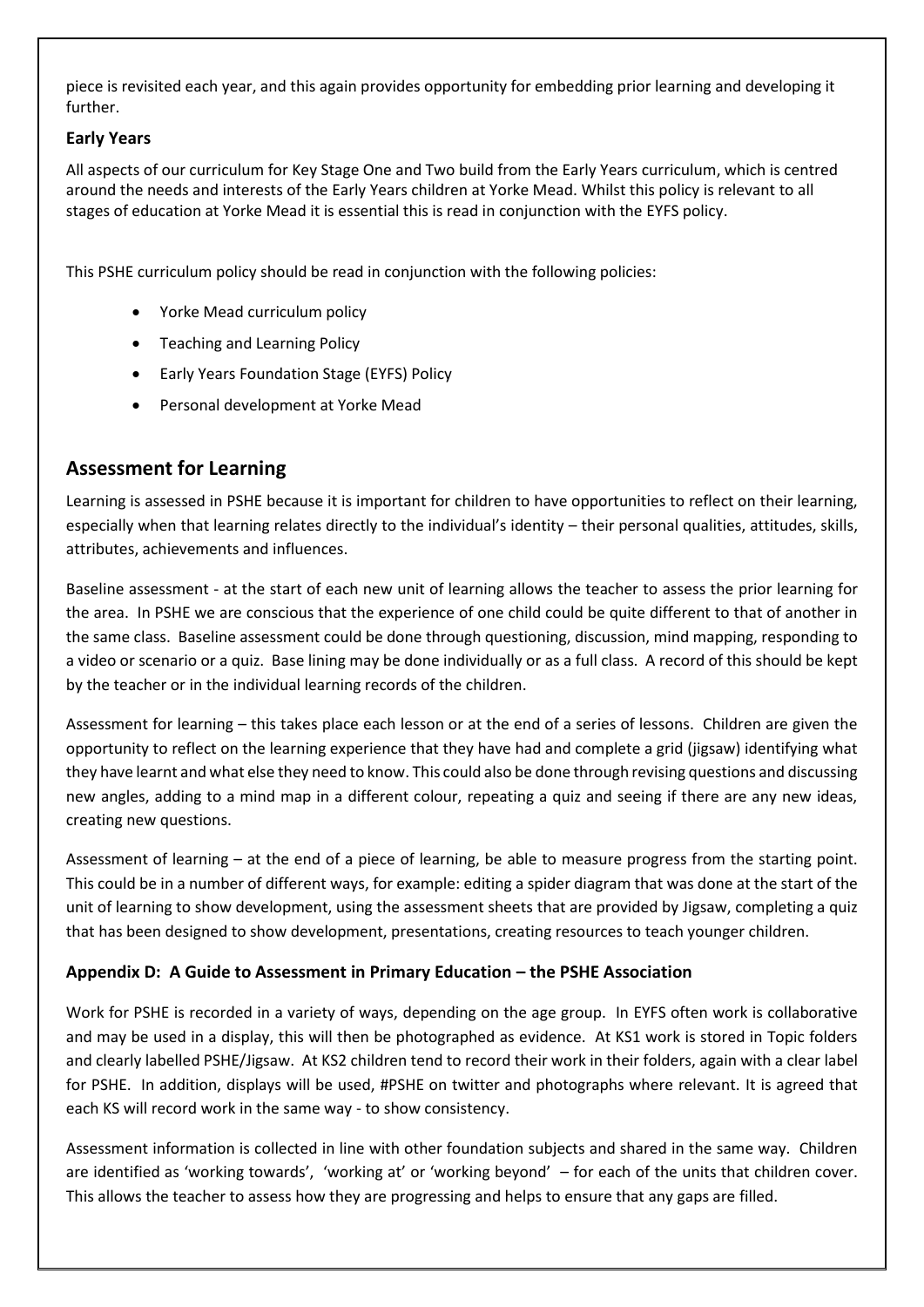## **Inclusion**

Teachers set high expectations for all pupils. They will use appropriate assessment to set ambitious targets and plan challenging work for all groups, including:

- Currently higher attaining pupils
- Pupils with low prior attainment
- Pupils from disadvantaged backgrounds
- Pupils with SEN
- Pupils with English as an additional language (EAL)

Teachers will plan lessons so that pupils with SEND can study every National Curriculum subject, wherever possible, and ensure that there are no barriers to every pupil achieving.

Teachers will also take account of the needs of pupils whose first language is not English. Lessons will be planned so that teaching opportunities help pupils to develop their English, and to support pupils to take part in all subjects.

Further information can be found in our statement of equality information and objectives, and in our SEN policy and information report.

## **Safeguarding and Safe Practise**

In all areas, at all times, staff at Yorke Mead are aware of safeguarding responsibilities and health and safety. Some aspects of learning naturally require greater need to be aware of planning for safe practise than others. Where there is any form of risk to children staff will have completed a risk assessment to manage this risk and ensure procedures minimise or remove the risk. The school has a number of generic risk assessments to cover those aspects where risk will be evident at all times such:

- Trips and visits
- External speakers/guests

There are times when children may be more likely to disclose a safeguarding concern, for example as part of Healthy Me, Relationships and Changing Me Units in particular. Should there be a concern or disclosure from a pupil, staff will always follows the school safeguarding policy.

To have a full understanding of the PSHE Policy it is important that it is read in conjunction with the: Relationships Education, Relationships and Sex Education (RSE), Health Education curriculum and Mental Wellbeing Policies.

## **The role of the PSHE subject leaders**

Subject Leaders will ensure that the school curriculum is implemented in accordance with this policy and specific subject and that:

- All required elements of the PSHE curriculum have aims and objectives which reflect the aims of the school and indicate how the needs of individual pupils will be met.
- Long term planning is available for PSHE to support individual teachers in their planning
- The amount of time provided for teaching PSHE is adequate and the curriculum meets the aims and objectives for each year group.
- Standards within the PSHE are monitored, meet the expectations and that the head teacher and phase leader is informed of any concerns around this.
- Resources required to deliver the PSHE curriculum are available and accessible to staff.
- The policy and practise within PSHE is updated to reflect current educational research in consultation with the Head teacher, SLT and governors.
- Supporting staff to have the pedagogical understanding necessary to successfully teach the PSHE curriculum, and any required training is brought to the attention of the senior leadership team.